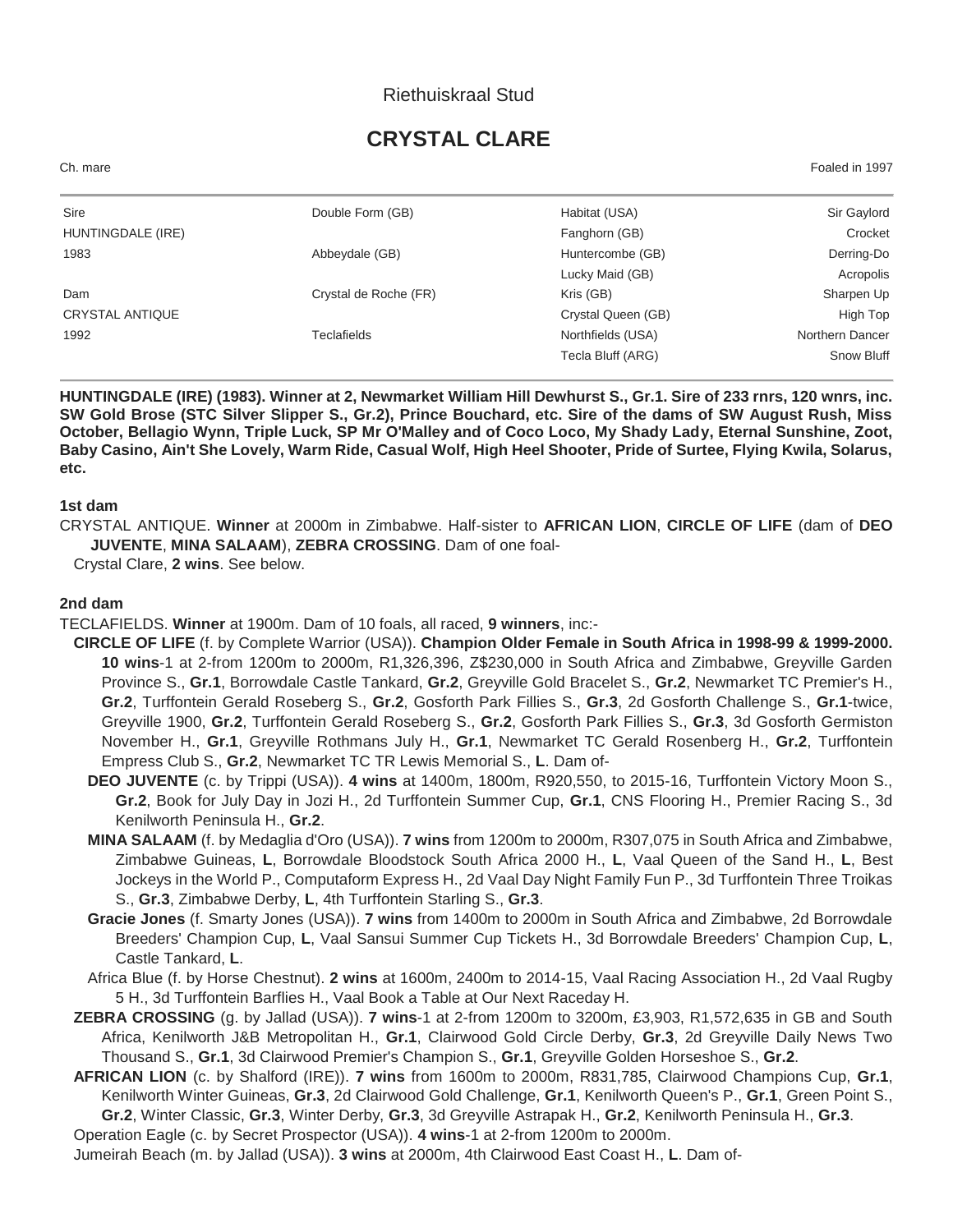Atlantic Brave (g. by Coastal (USA)). **3 wins** at 1900m, 2000m.

Inanda House (f. by Krusenstern (USA)). **Winner** at 1400m. Dam of-

**Vivalda** ((f. by Var (USA)). **6 wins** at 1000m, 1200m, R305,925, to 2014-15, Fairview Soccer 10 H., Reminder Intercontinental Village Day P., Rugby 5 H., Book a Table at Our Next Raceday H., 2d Fairview Racing. It's a Rush S., Soccer 10 P., 3d Fairview Milkwood S., **L**.

Mission House. **4 wins** at 1400m, 1600m, R212,253, Kenilworth Graham Beck Development Trust H., 2d Durbanville Support Racing H., 3d Fairview Racingitsarush.co.za H.

Rebel House. **5 wins** to 1400m, R270,025, to 2015-16, 3d Kenilworth Michael Lindsay Productions H.

Macarthur Park. **3 wins**-1 at 2-at 1200m, R166,175, 2d Fairview Emerald Cup Over 1450m P., 4th Fairview East Cape Nursery, **L**, Dahlia P., **L**.

Crystal Antique. **Winner**. See above.

### **3rd dam**

**TECLA BLUFF**, *by Snow Bluff (ARG)*. Horse of the Year in South Africa in 1982. **11 wins** from 1600m to 2200m, Greyville July H., **Gr.1**, Kenilworth Cape of Good Hope Paddock S., **Gr.1**, Clairwood Winter H., **Gr.2**, Scottsville Natal Fillies Guineas, **Gr.2**, Greyville Republic Day H., **Gr.3**, Milnerton Syd Garrett H., **L**, 2d Scottsville Natal Oaks, **Gr.3**, 4th Greyville Garden Province S., **Gr.1**. Sister to **TAIMA BLUFF**, **Tintilla Bluff**, half-sister to **South of Rio**. Dam of 5 foals, all raced, **3 winners**, inc:-

I'm the Best. **Winner** at 1400m.

Snowfields. **Winner** at 1600m.

Teclafields. **Winner**. See above.

#### **4th dam**

**TAFIA** by Tatan (ARG) **7 wins** in Argentina, La Plata Handicap Black Arrow, L, Handicap Grunding, L, 2d La Plata Clasico Panama, L, San Isidro Especial Cocles, L, La Plata Clasico Panama. Sister to **CANADULZAL**, **Canaveral**, threequarter-sister to **CABRAL**, half-sister to **CENIZA** (dam of **PRECEDENT**), **FOR EVER**, **Azucarillo**, **Calandrina** (dam of **CALANDRITO**). Dam of 11 foals, 8 to race, **6 winners**, inc:-

**TECLA BLUFF** (Snow Bluff). **11 wins**. See above.

**TAIMA BLUFF** (Snow Bluff). Champion 3YO Filly in South Africa in 1979-80. **7 wins**-3 at 2-from 1200m to 2400m, Kenilworth Cape of Good Hope Derby, Gr.1. Producer.

**Tintilla Bluff** (Snow Bluff). **Winner** in Argentina, 3d Palermo Clasico General Luis Maria Campos, **Gr.3**. Dam of-Southern Beauty. Unraced. Dam of-

**TALENT SEARCH** (Gallantry). **3 wins**-1 at 2-from 1600m to 2000m in Zimbabwe, Borrowdale Leopard Rock Hotel Oaks, **Gr.3**. Producer.

**SOUTHERN JUSTICE** (Just Three). **5 wins**-1 at 2-from 1400m to 2000m in Zimbabwe, Borrowdale MOTA Free H., **L**, 4th Borrowdale Rothmans Derby, **Gr.3**.

**South of Rio** (Foveros). **4 wins** from 1800m to 2200m, 3d Newmarket TC Silver Bowl H., **L**.

Lucy Bluff. **5 wins** in Argentina, San Juan Clasico Dia de la Bandera. Dam of-

Luz Tel. **3 wins** in Argentina. Dam of-

- **BLUFFING** (Singh). Champion 2YO Colt in South Africa in 1988-89. **6 wins**-4 at 2-from 1200m to 1900m, R396,735, Greyville Administrator's Champion Futurity S., **Gr.1**.
- **Bluffit** (Dancing Champ). **4 wins** from 2000m to 3000m, 2d Newmarket TC Silver Bowl H., **L**. Dam of-

**MAJOR BLUFF** (Jallad). **11 wins**-2 at 2-from 1400m to 3200m, R1,061,920, Greyville Gold Cup, **Gr.1**.

**KEY CASTLE** (Qui Danzig). **11 wins** from 1400m to 3600m, R979,447, Arlington East Cape Derby, **Gr.3**, 2d Fairview Algoa Cup, **Gr.3**.

My Lady Bluff. **Winner** at 2000m. Dam of-

**HARD DAY'S NIGHT** (Warm White Night). **3 wins** at 1200m, 1600m, R376,375, in 2015-16, Kenilworth Selangor Cup, **Gr.2**, 3d Kenilworth Cape Classic, **Gr.3**.